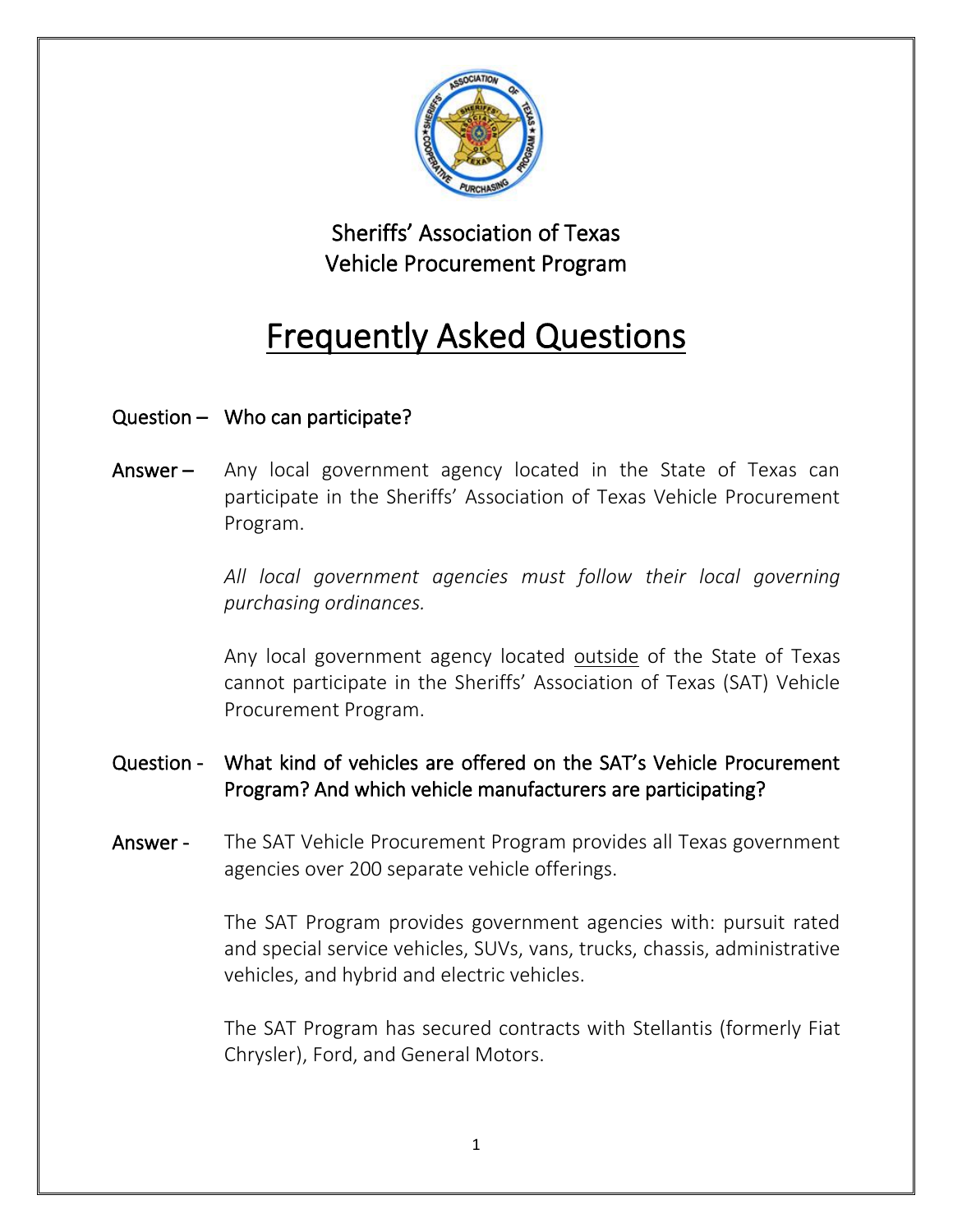#### Question - Does a local government agency have to register or become a member of the Sheriffs' Association of Texas?

Answer - No. All government agencies can participate in the SAT's Vehicle Procurement Program without joining the Sheriffs' Association of Texas.

> There is no registration with the Sheriffs' Association of Texas required and no registration fee required. A government agency does not need to be a member of the Sheriffs' Association of Texas to purchase off this Vehicle Procurement Program.

#### Question - Is there an administrative fee?

Answer - Yes. The Sheriffs' Association of Texas adds an administrative fee of \$350 per purchase order. This administrative fee is non-negotiable and will be added to all purchase orders using the SAT Vehicle Procurement Program.

> This administrative fee is used by the Sheriffs' Association of Texas to continue to support all sheriffs' offices in the State of Texas with ongoing support, education, and necessary training.

#### Question - Can the Sheriffs' Association of Texas help with an Interlocal Purchasing Agreement (ILA) or Master Agreement?

Answer - Yes! Please contact Jason Bennett, Sheriffs' Association of Texas, at 919-459-8195 or a[t jason@txsheriffs.org](mailto:jason@txsheriffs.org) to begin the process of having an ILA established for your county or city. All current agreements can be found on the SAT Procurement webpage.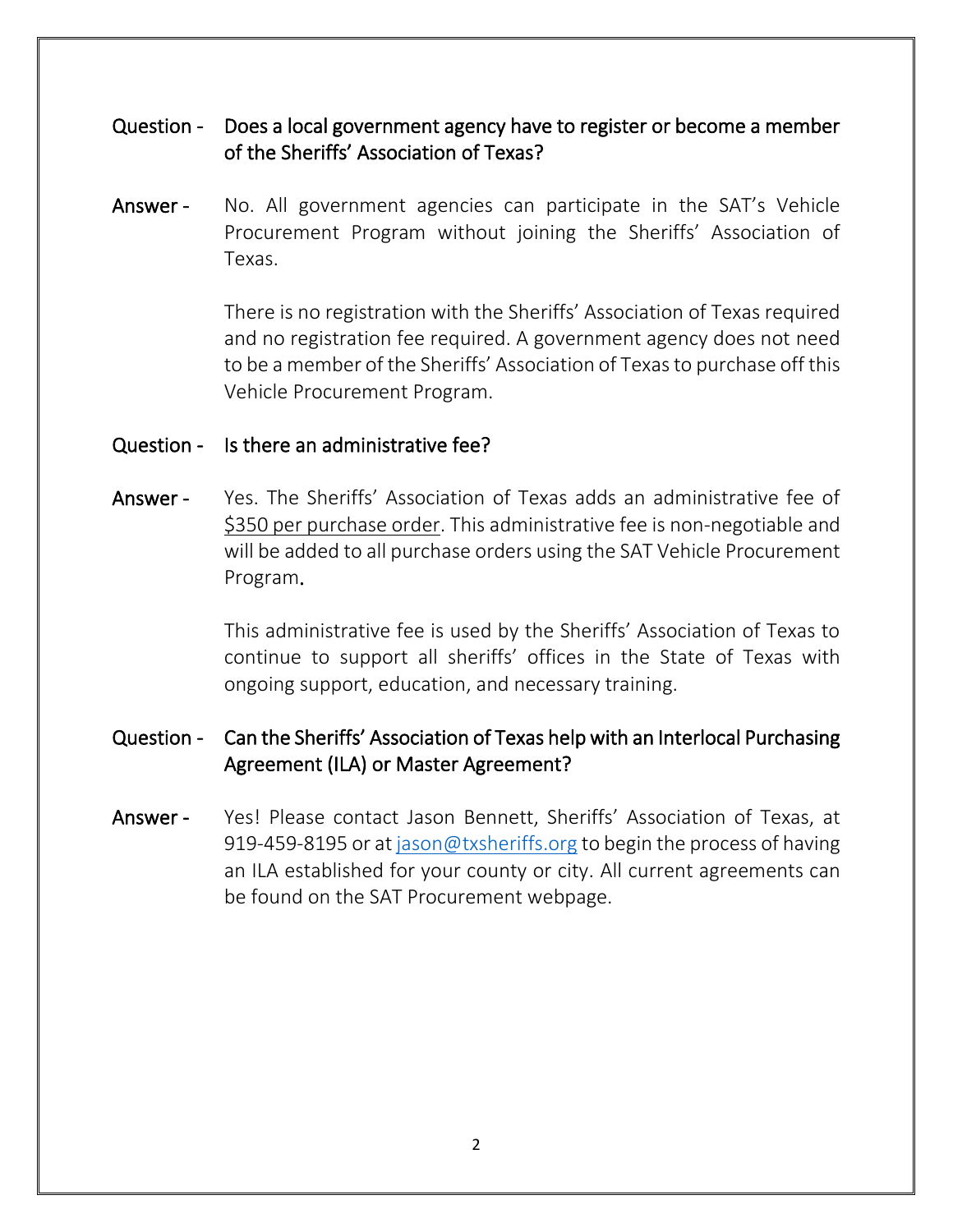

#### Question - How did the Sheriffs' Association of Texas choose the vehicle dealers on this Vehicle Procurement Program?

Answer - The Sheriffs' Association of Texas conducts a statewide solicitation for dealer participation. The SAT sends out over 500 solicitations statewide to vehicle dealerships asking to participate in the SAT's Vehicle Procurement Program.

> The SAT works on developing, with the assistance of Texas vehicle dealers and vehicle manufacturers, vehicle specifications that are most popular with government agencies. Once these vehicle specifications are developed, the SAT goes out to bid on each vehicle.

> After a comprehensive vetting process, the Sheriffs' Association of Texas' Vehicle Advisory Committee meets to review all submitted bids per vehicle specification. The Association awards contracts per vehicle to the most responsible and responsive bidding vehicle dealership with the lowest bid.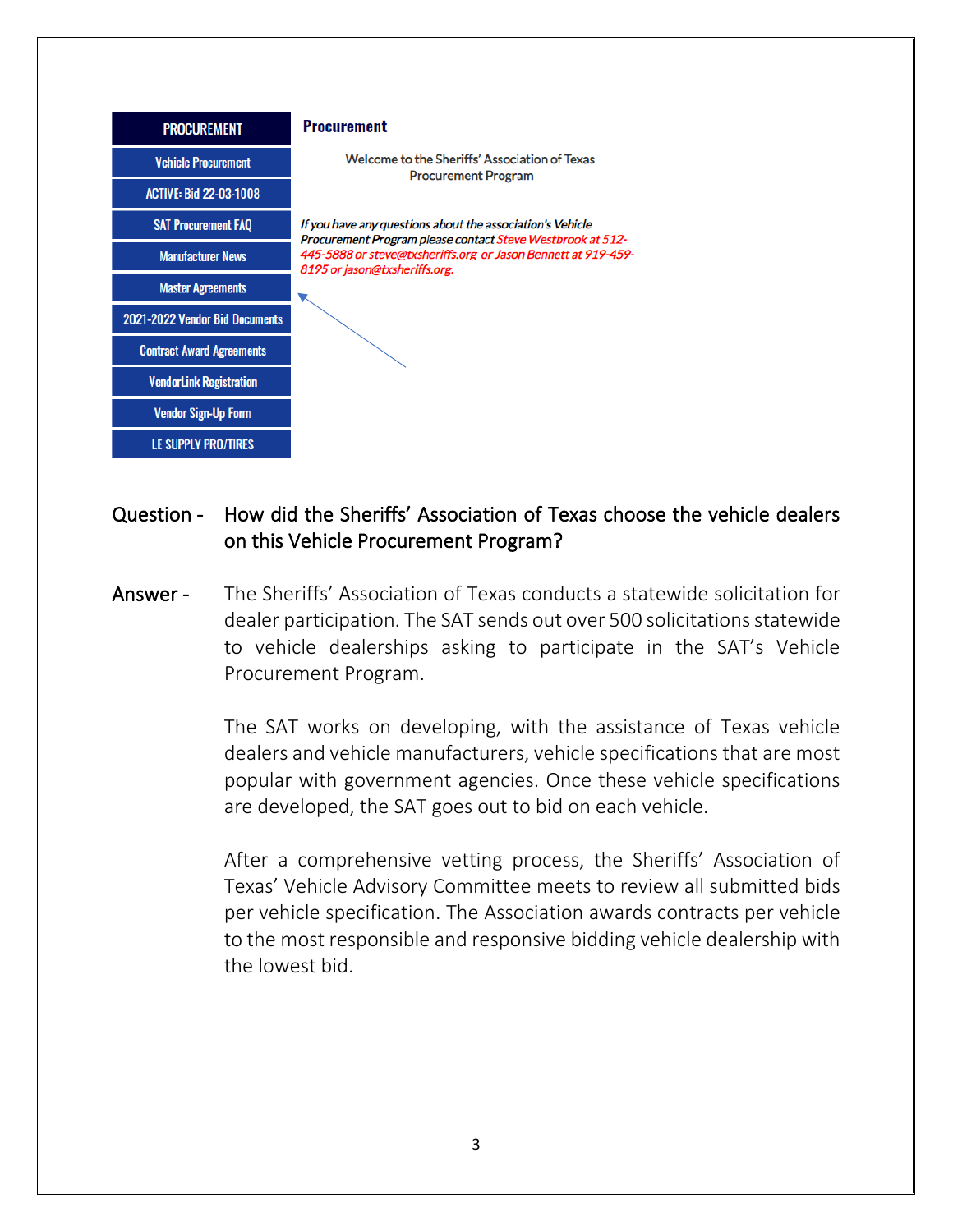#### Question - How long are the SAT's Vehicle Procurement contracts effective?

Answer - All contracts are effective for 365 days. All contracts became effective on November 1, 2021 and will expire on October 31, 2022. At this time, the SAT will announce new contracts for the next contract year.

> The SAT has worked with each vehicle manufacturer to ensure all SAT pricing is locked in for one full contract year, despite any changes in a vehicle's model year. There are few exceptions of price increases which the SAT will accept on a per vehicle basis.

#### Question - What is a Zone Delivery Map and are delivery charges included?

Answer - A Zone Delivery Map is a document created by the Sheriffs' Association of Texas to break the state up into separate delivery zones. This way, the SAT can ensure every county and city government agency can receive the best pricing which includes delivery to either your agency or the upfitter of your choice.

> To find which delivery zone your county or city is in, please visit the Procurement tab located at www.sheriffstx.org. Each vehicle on the program will have 6 prices, each broken up by delivery zone. Please match up your delivery zone with the price for each vehicle.

> If a government agency would like to pick up their vehicle from the dealership, there is a special delivery zone named as such on each contract award.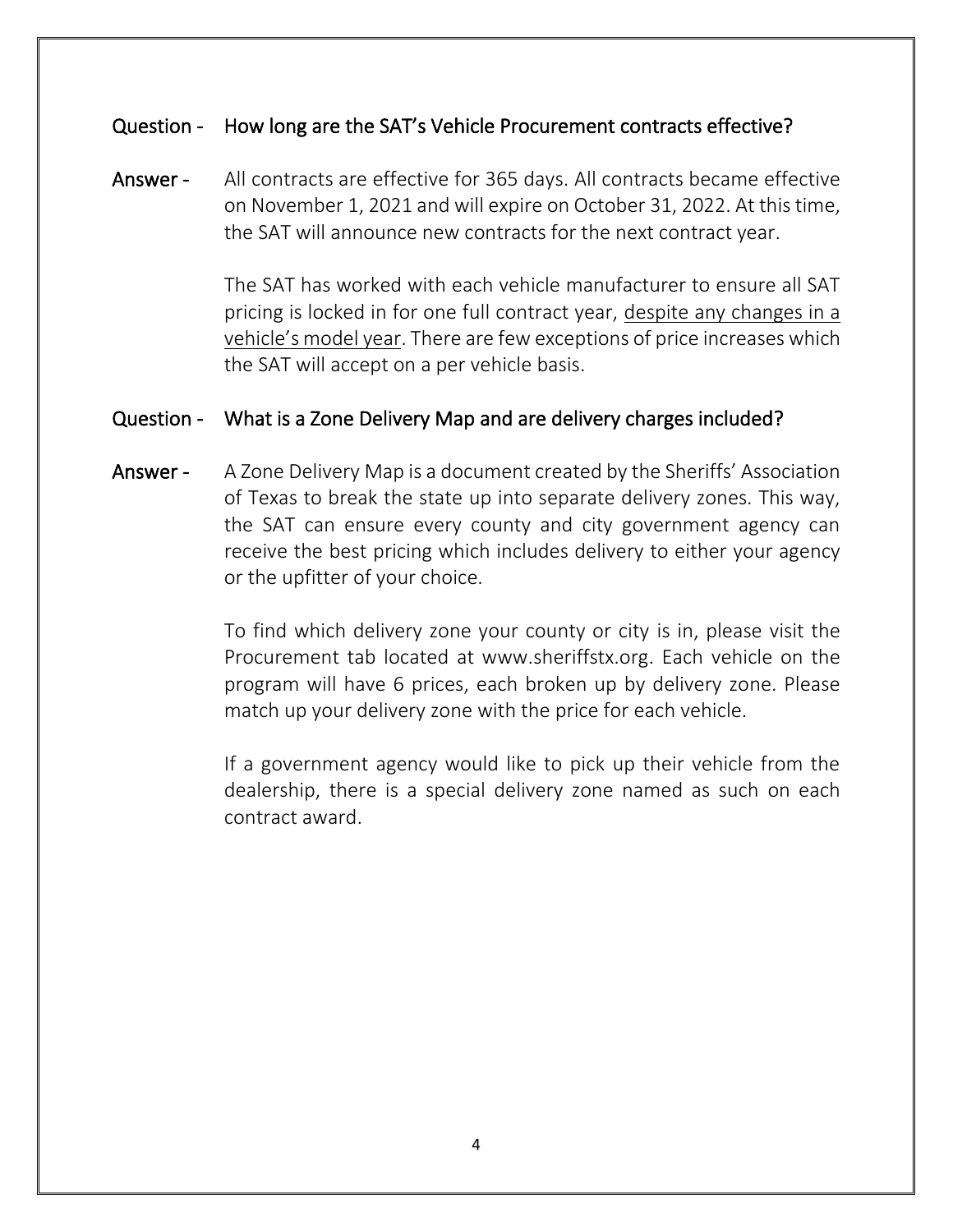

#### Question - What are the steps to use the Sheriffs' Association of Texas Vehicle Procurement Program?

Answer - Step 1 - Access the Sheriffs' Association of Texas' Vehicle Procurement Program's website. You can access the website by typing <https://www.sheriffstx.org/procurement> into your internet browser window.

> On the SAT Vehicle Procurement website, you will find all vehicle contracts, all vehicles listed on our program, the price for each vehicle, an easy-to-use dealer directory, the SAT Delivery Zone Map, and much more. Everything you will need to procure a vehicle off the SAT Program is found on this website.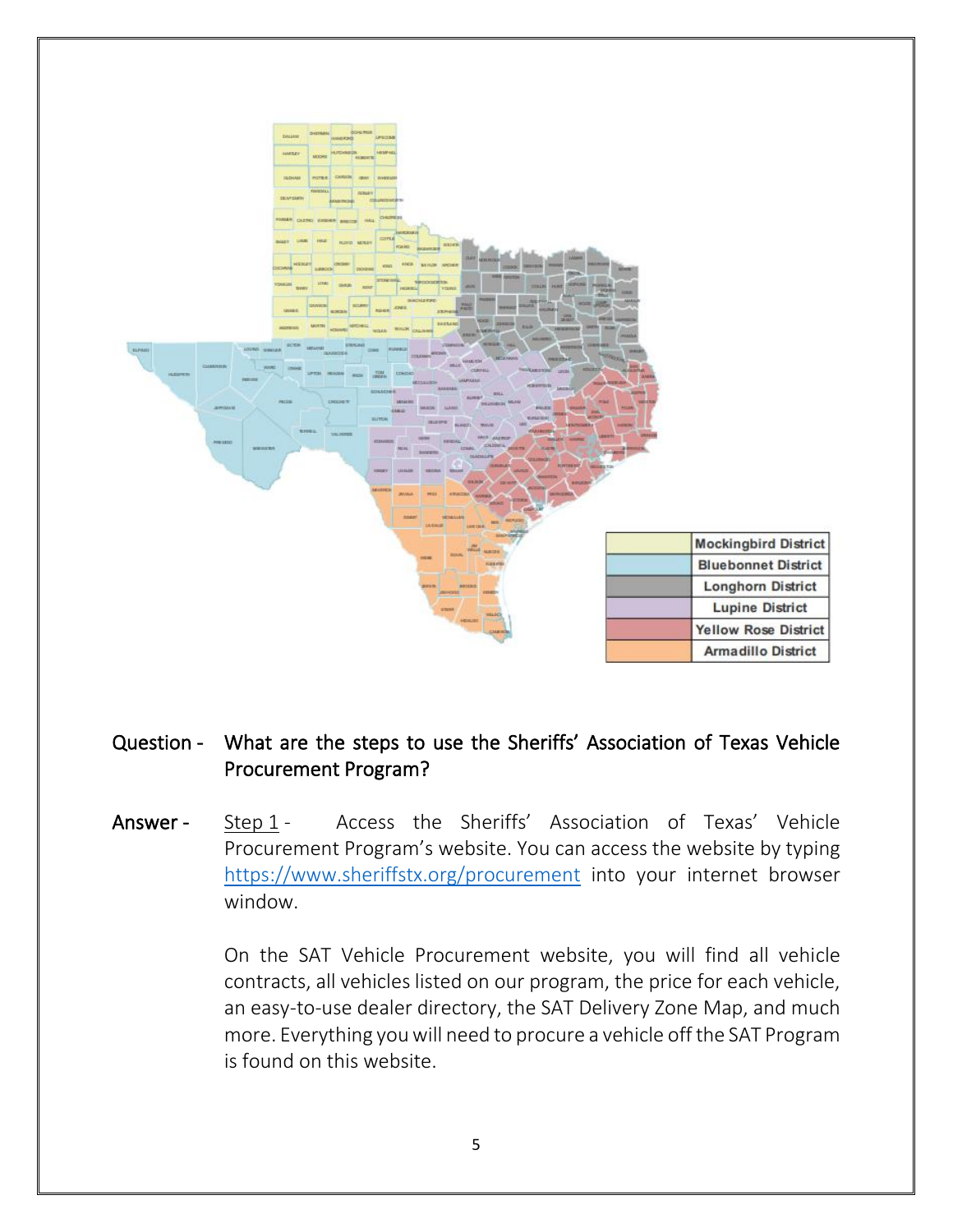Step 2 - Find the vehicle(s) you are looking to purchase by using the SAT Procurement webpage and click on the type of vehicle description on the left side of the screen that best describes the type of vehicle you are looking to purchase. Next you will see a list of all available vehicles under that vehicle type broken up by manufacturer.



Next, click on the vehicle you are looking to purchase. You will then see all the information you need to begin your purchase such as the contracted dealer name, the price of the vehicle broken up by delivery zone, option information, and more.

Step 3 - Locate your delivery zone that corresponds to your county or city location. Once you have located the vehicle(s) you are looking to purchase, your delivery zone, you will see the name of the dealership that won that vehicle's contract.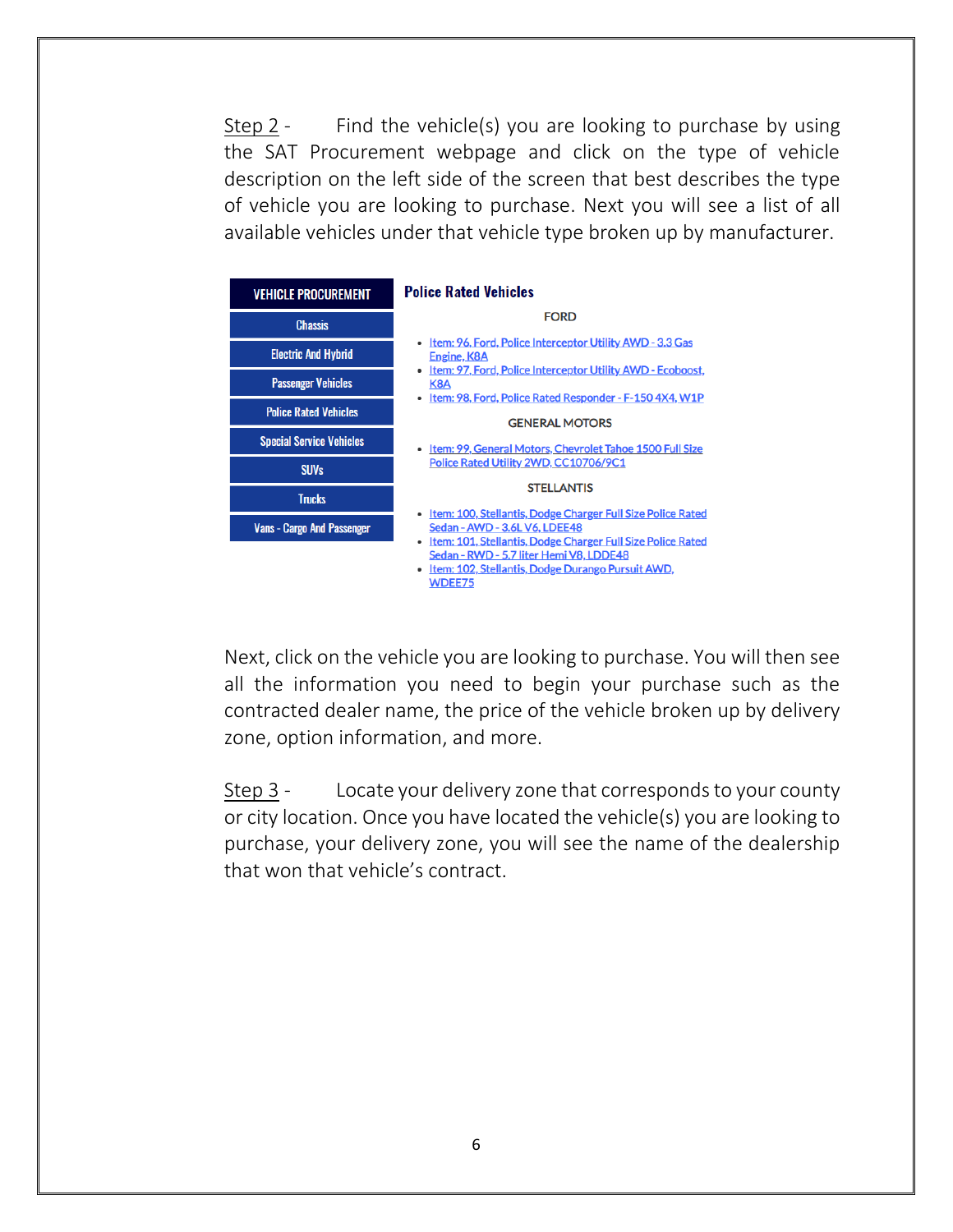#### **Bid Award**

Contract: 22-03-1008, Vehicle Procurement

**Group: Chassis** 

Item: 1, Ford, F-350 60 CA Chassis DRW XL 4x2 SD Crew Cab, W3G

Description: Manufacturer's standard base model specifications and current model year for model/model number listed.

Model Upgrade/Downgrade: The mandatory minimum 6% discount only applies to factory options, not the model upgrades/downgrades. The following models are a model upgrade/downgrade to the base model for this line item. Please refer to the option sheet for pricing: Model W3H: F-350 60 CA Chassis DRW XL 4x4 SD Crew Cab

| Zone               | Rank                              | <b>Vendor</b>                                                                                   | <b>Price</b>                              | <b>Percent</b><br>(Taken off MSRP for options) | <b>Build File</b>            | <b>Options File</b>              |
|--------------------|-----------------------------------|-------------------------------------------------------------------------------------------------|-------------------------------------------|------------------------------------------------|------------------------------|----------------------------------|
| Longhorn           | Primary                           | <b>Caldwell Country Ford</b>                                                                    | \$32,252.00                               | 6.00%                                          | <b>Build</b>                 | <b>Options</b>                   |
|                    | Alternate                         | Randall Reed's Planet Ford 635                                                                  | \$32,810.00                               | 6.00%                                          | <b>Build</b>                 | Options                          |
| Lupine             | Primary                           | <b>Caldwell Country Ford</b>                                                                    | \$32,252.00                               | 6.00%                                          | <b>Build</b>                 | <b>Options</b>                   |
|                    | Alternate                         | Randall Reed's Planet Ford 635                                                                  | \$32,910.00                               | 6.00%                                          | <b>Build</b>                 | <b>Options</b>                   |
| <b>Bluebonnet</b>  | Primary                           | <b>Caldwell Country Ford</b>                                                                    | \$32,452.00                               | 6.00%                                          | <b>Build</b>                 | Options                          |
|                    | Alternate                         | Randall Reed's Planet Ford 635                                                                  | \$33,060.00                               | 6.00%                                          | <b>Build</b>                 | <b>Options</b>                   |
| Mockingbird        | Primary                           | <b>Caldwell Country Ford</b>                                                                    | \$32,352.00                               | 6.00%                                          | <b>Build</b>                 | <b>Options</b>                   |
|                    | Alternate                         | Randall Reed's Planet Ford 635                                                                  | \$33,010.67                               | 6.00%                                          | <b>Build</b>                 | Options                          |
| <b>Yellow Rose</b> | Primary                           | Randall Reed's Planet Ford 635                                                                  | \$32,910.00                               | 6.00%                                          | <b>Build</b>                 | <b>Options</b>                   |
| Armadillo          | Primary                           | <b>Caldwell Country Ford</b>                                                                    | \$32,452.00                               | 6.00%                                          | <b>Build</b>                 | Options                          |
|                    | Alternate                         | Randall Reed's Planet Ford 635                                                                  | \$33,010,00                               | 6.00%                                          | <b>Build</b>                 | <b>Options</b>                   |
| No Delivery        | Primary<br>Alternate<br>Alternate | Sam Packs Five Star Ford, LTD<br><b>Caldwell Country Ford</b><br>Randall Reed's Planet Ford 635 | \$29,950.00<br>\$32,152.00<br>\$32,660.00 | 6.00%<br>6.00%<br>6.00%                        | <b>Build</b><br><b>Build</b> | <b>Options</b><br><b>Options</b> |

Access the SAT's Dealer Directory by using the SAT Step  $4-$ Procurement webpage.

| <b>PROCUREMENT</b>               |
|----------------------------------|
| <b>Vehicle Procurement</b>       |
| <b>ACTIVE: Bid 22-03-1008</b>    |
| <b>SAT Procurement FAQ</b>       |
| <b>Manufacturer News</b>         |
| <b>Master Agreements</b>         |
| 2021-2022 Vendor Bid Documents   |
| <b>Contract Award Agreements</b> |
| <b>VendorLink Registration</b>   |
| <b>Vendor Sign-Up Form</b>       |
| <b>LE SUPPLY PRO/TIRES</b>       |

#### **ACTIVE: Bid 22-03-1008**

| <b>Information Statewide to Dealers and Vehicle Manufacturers</b> |
|-------------------------------------------------------------------|
| SAT 2021-2022 Official Calendar                                   |
| SAT 2021-2022 NAPC Advertisement                                  |
| <b>SAT 2021-2022 Invitation to Bid Announcement</b>               |
| <b>Dealer Directory</b>                                           |
| <b>Final Bid Award</b>                                            |
|                                                                   |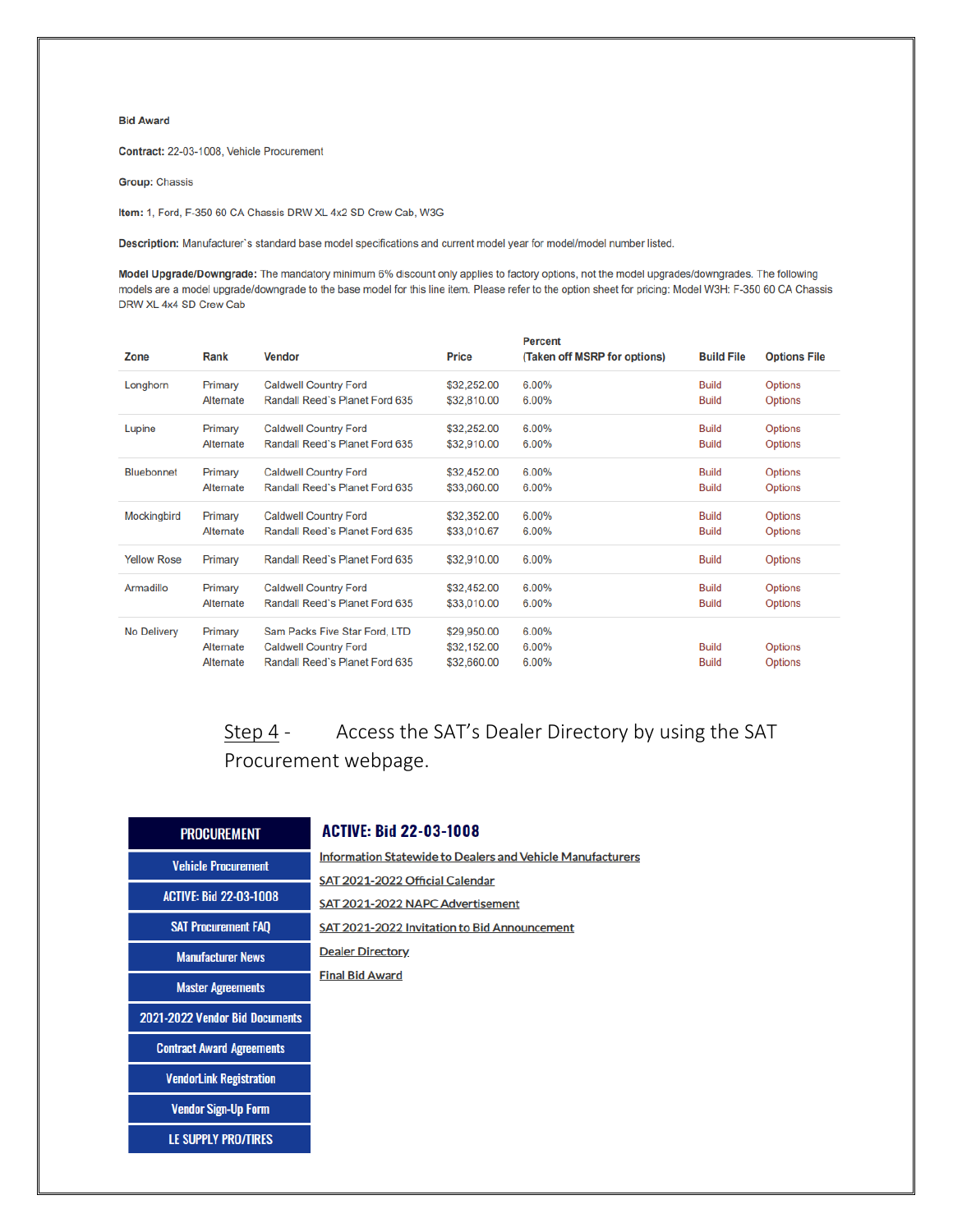Step 5 - Contact the dealer for the vehicle(s) you wish to purchase and for your delivery zone to begin the purchasing process.

Step 6 - Issue your purchase order directly to the contracted dealer for the vehicle(s) and a copy to the Sheriffs' Association of Texas to [kaylyn@txsheriffs.org.](mailto:kaylyn@txsheriffs.org)

#### Question - Can a government agency use this program if they choose leasing over purchasing the vehicles?

- Answer Yes! All leasing companies can use the Sheriffs' Association of Texas Vehicle Procurement Program. Please instruct the leasing company that you wish to use the Sheriffs' Association of Texas' Vehicle Procurement Program. As well, please instruct the leasing company to issue a copy of the purchase order to the SAT.
- Question How can a government agency learn more about the SAT's bidding processes, delivery instructions, requirements for the participating vehicle dealerships, and more on the SAT's Vehicle Procurement Program?
- Answer The Sheriffs' Association of Texas has an official Terms and Conditions document that regulates the Program. A copy of the Terms and Conditions can be found by accessing the SAT Procurement website.